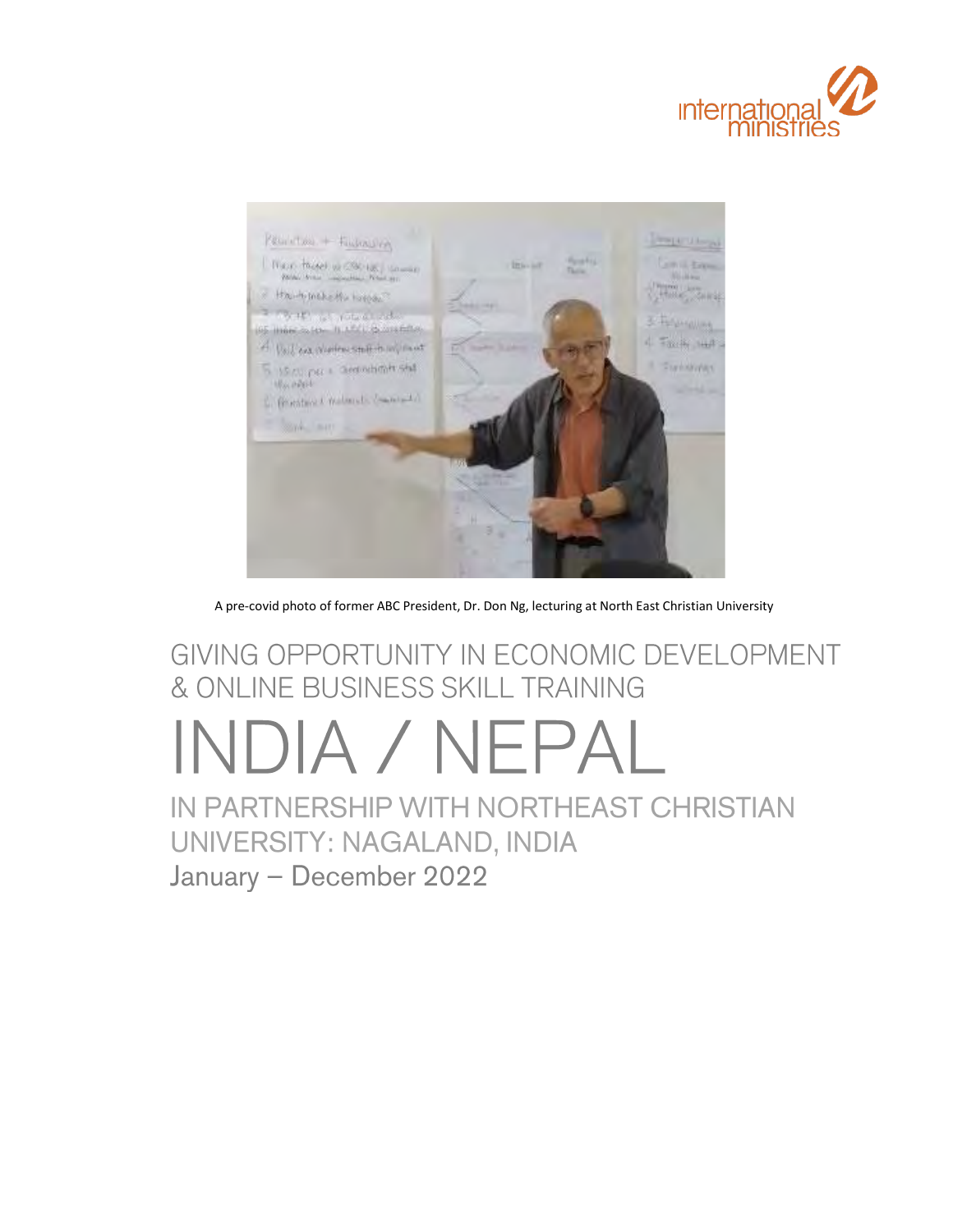



International Ministries, also known as the American Baptist Foreign Mission Society, works cross-culturally to invite people to become disciples of Jesus Christ and to proclaim, through both word and deed, God's reign of justice, peace and abundant life for all creation.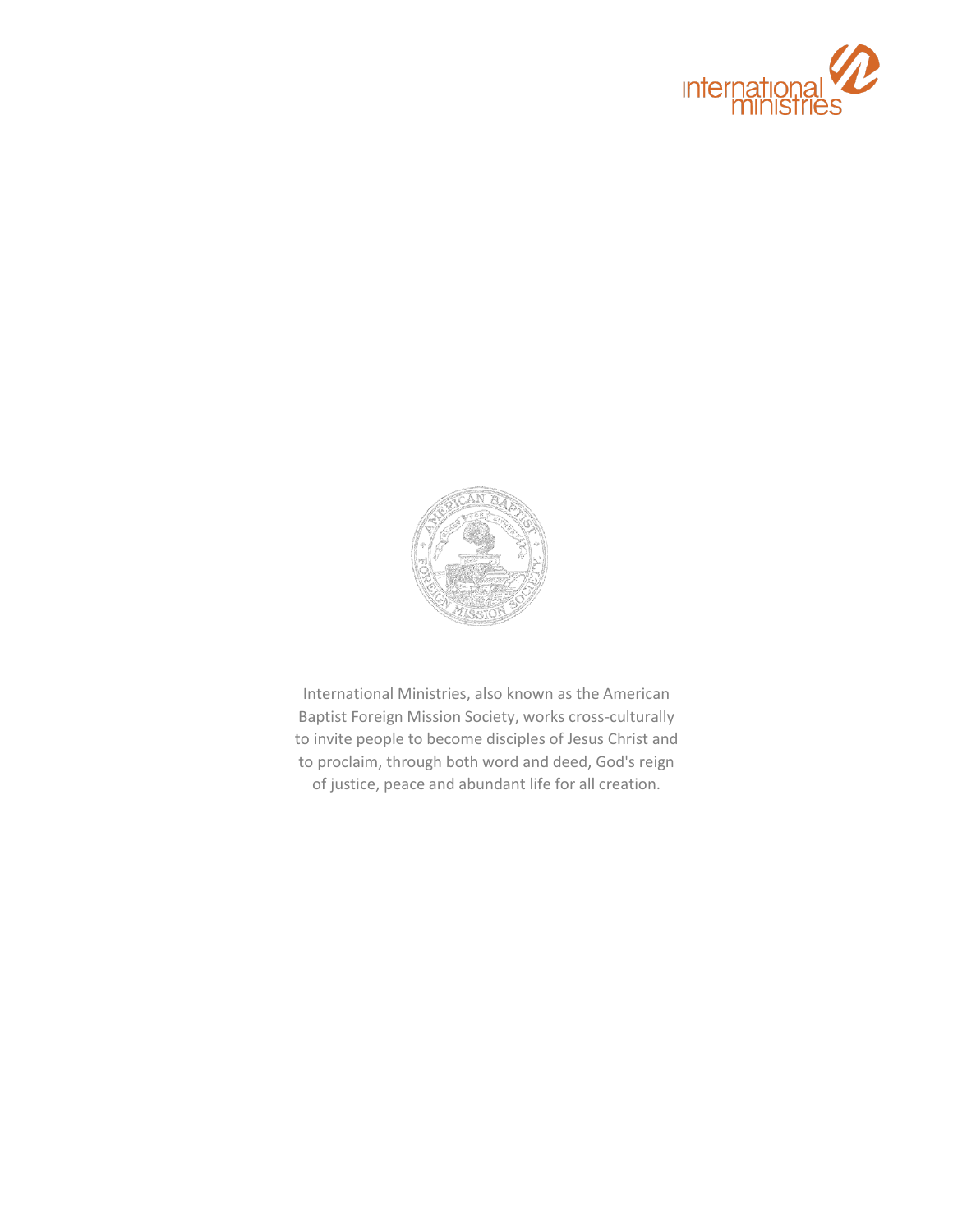# OVERVIEW

There is a real and present need in the Indian and Nepalese church to equip its members to create income-generating enterprises as a way of providing for basic life needs. Pastors need high-quality online business training, start-up capital, and business-focused mentoring to successfully build these businesses. In turn, the communities they serve benefit by generating economic stability and providing for their basic needs.

This need has become even more urgent when most rural and underserved communities are hit hard by the COVID pandemic, and they are striving to restore their work and financial capacity.

Businesses are a vital part of improving economic and technical development, and creating wealth and jobs. They play a central role in poverty reduction. But, how do people without access to funds, training and resources break into the highly competitive world of business? As "providing fish" is important in a disaster situation, "teaching to fish" and "helping to build fish ponds" are far more strategic in sustainable change and development.

Micro-enterprise (also known as small business) enables people to generate an income by starting and growing their own small business. Many of the businesses start as part-time or homebased businesses and, in time, they can provide jobs for other people within the community. Owning a business can build an individual's confidence, dignity and self-esteem. When successful, it also enables people to earn their own income.

This project will equip and inspire 400 current and future pastors to develop their personal and congregational potential to experience the wholistic abundant life in their families and communities. The eight awardees of top business plans will become pioneers and models to educate and encourage more followers and practitioners to foster this change in their communities.



The Tuensang Hills in remote Eastern Nagaland, India. The United Sangtam Baptist Lithroti Ashimukhong Churches Association has a vision to build a pig farm to help bring economic stability to many families living in this remote region.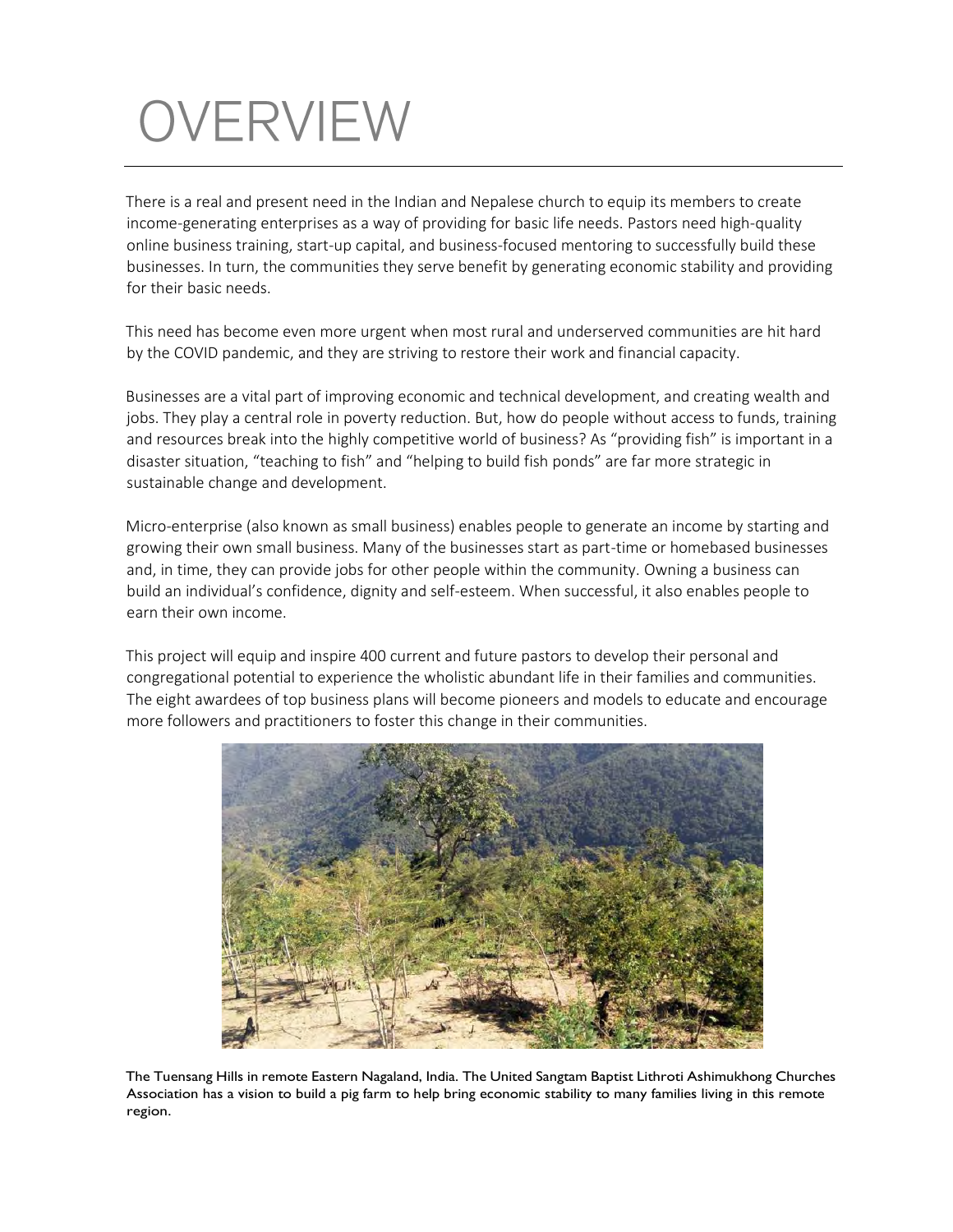### BACKGROUND



PHOTO OF URBAN CAMPUS OF NORTHEAST CHRISTIAN UNIVERSITY

In partnership with North East Christian University (NECU) in Nagaland, India, conduct 2, six-month online certificate training programs to teach theology students and pastors Christian stewardship and basic business skills to create income generating enterprises which are relevant to their context.

This training program will utilize an existing virtual training platform currently used to provide online leadership training to pastoral students across the northeast region of India. This program aims at training 200 students in each six-month program, for a total of 400 students in 2022.

The first three months of training teach the business theory including the model of business as mission. The second three months will focus on contextual application which produces measurable results.

The teaching team, coordinated by Rev. Dr. Wati Longchar, includes International Ministries global servants and Christian businesspeople who have the related expertise and ministry track record.

The 2022 program will finish with a business plan pitch for students. Using what they have learned, students will develop a business plan and presentation to promote their enterprise.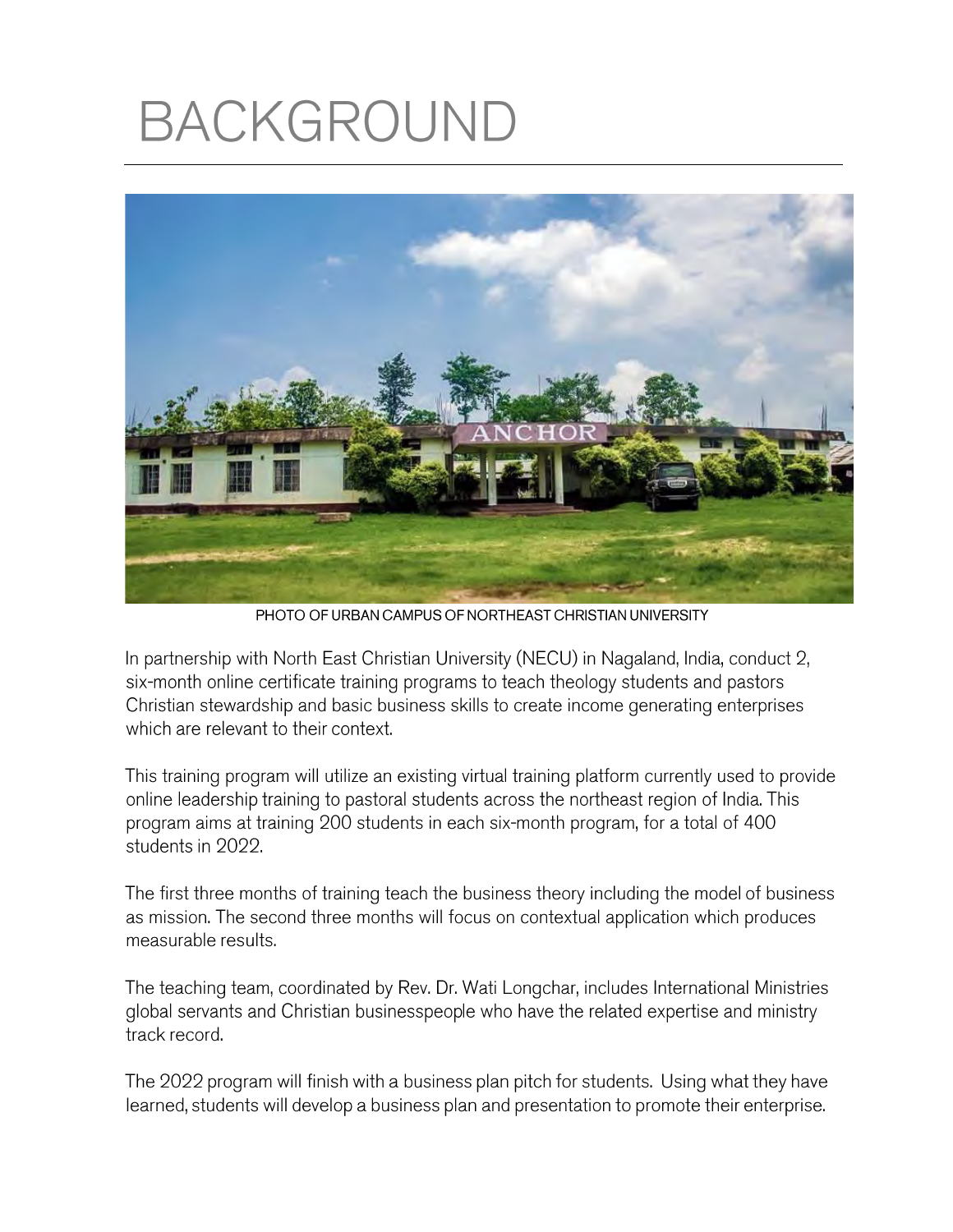These will be submitted to a review committee which will choose four business ideas to award seed money (\$5K per award) to begin implementation. Winners will be paired with a mentor to provide counsel to the student during the implementation phase.

We will learn from the experience of the 2022 program to develop further certificate and possibly degree programs which can be used by Christian communities in India and Nepal, and hopefully in other countries.



Photo of Rev. Dr. Wati Longchar; NECU Coordinator for the business skills training program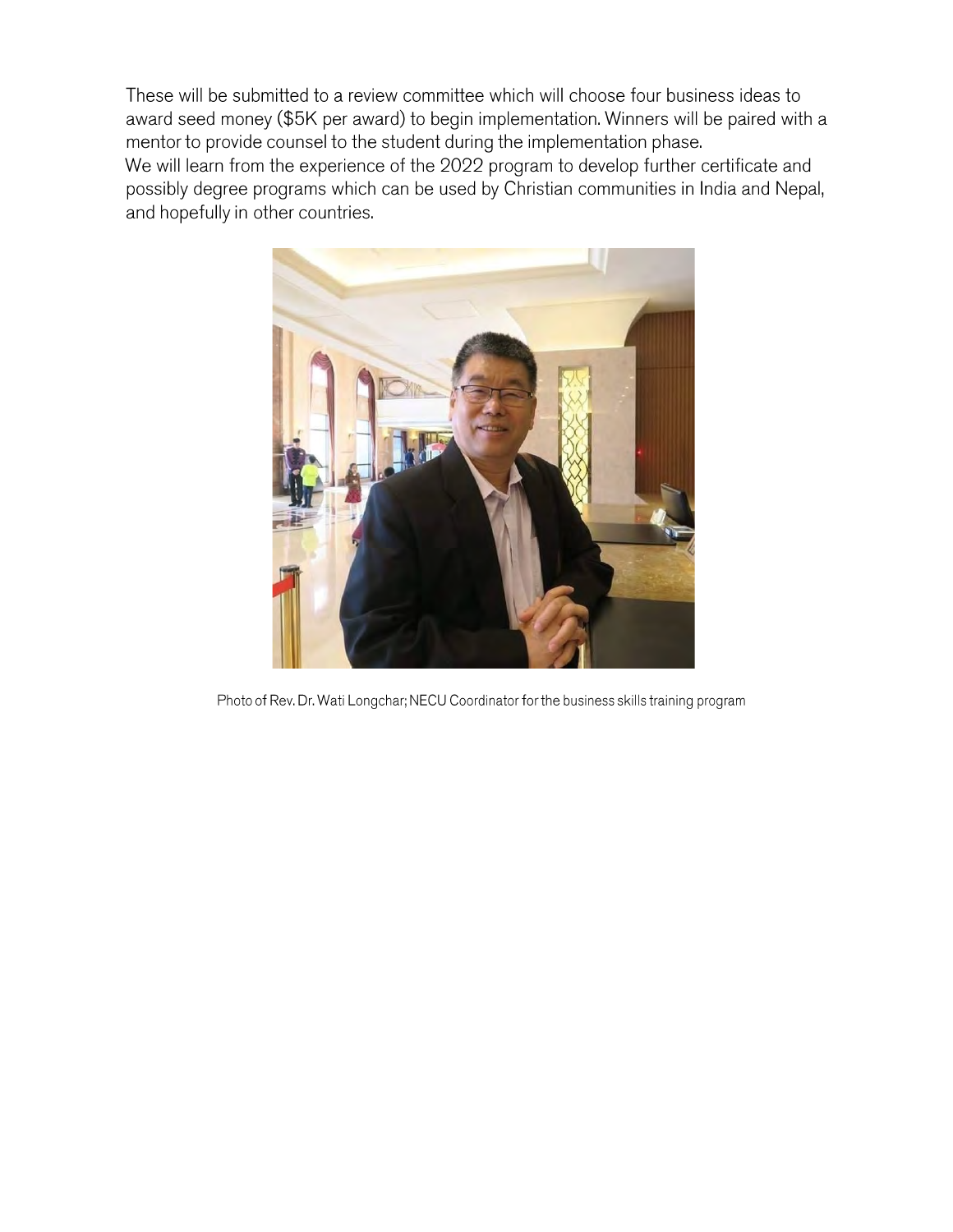# SITUATION

Theological graduates must become providers of jobs in rural and underserved communities. It is important to recognize that the majority of the theological students in Asia come from the countryside and belong to a farming or underserved community. But the majority of the pastors are not taught in the seminary how to help the rural and underserved communities develop economic opportunities to improve their quality of life. In order to serve their communities well and bring forth Jesus' promise of abundant life, pastors need basic knowledge of community organization, community development, health care, farming skills, and basic business skills.

Considering the complex context of Asia, it is imperative that along with foundational courses in biblical studies, theology, church history, and practical theology, more courses need to be taught relating to the application of Christian stewardship, resource development, social work, social ethics and analysis, community development, business development, and other skill-oriented courses. This will equip theological students to serve as pastors who will nurture its members' spiritual growth and nurture the community for positive change, economic and otherwise.

This training program is unique due to the aspect of awarding seed money to the four most compelling business cases for income generation in each six-month program, and the subsequent mentorship provided by some of those who serve on the evaluation committee. Two of the seed money awards will be funded through this project grant. The remaining two seed money awards will be funded through local churches and conventions.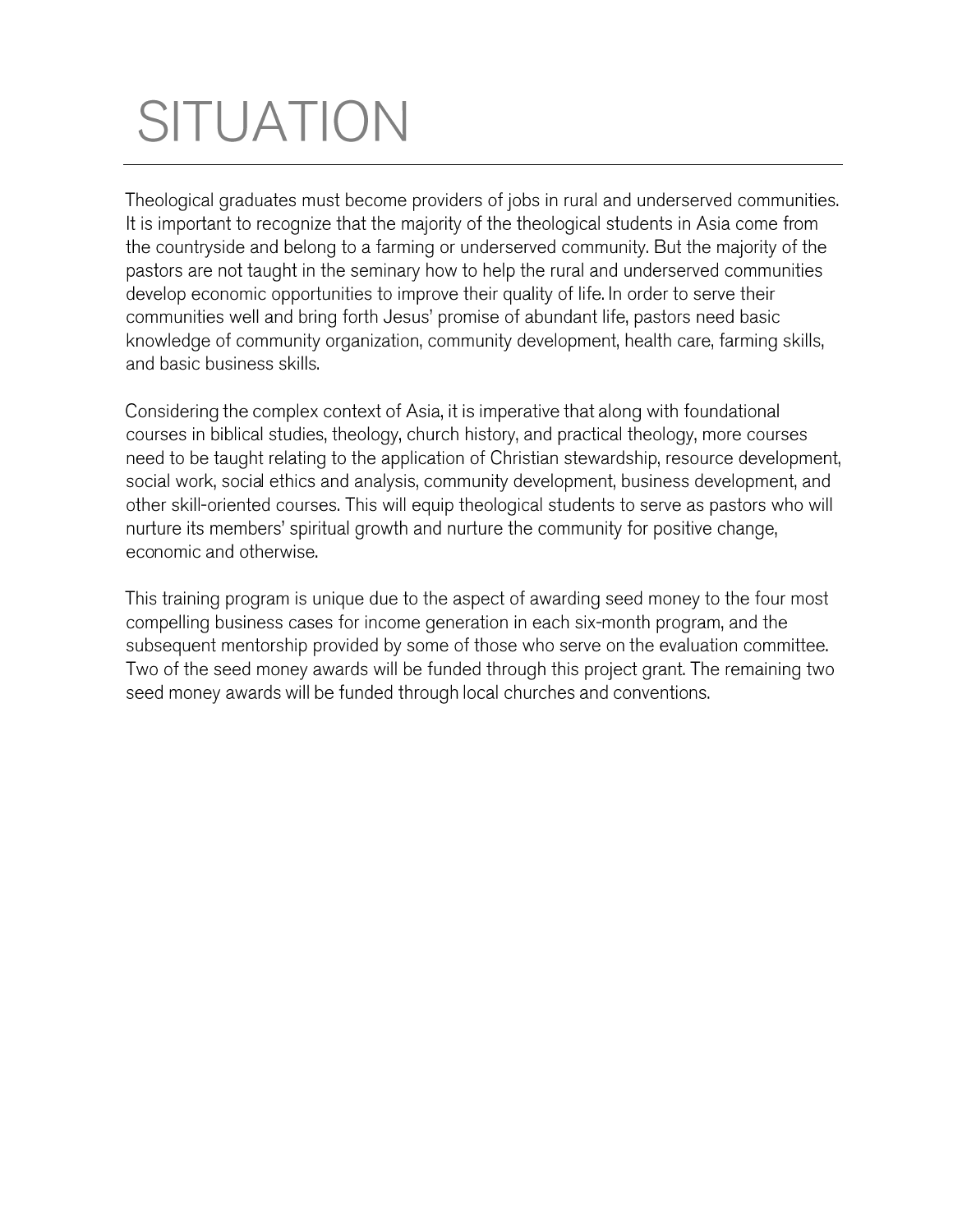### PROPOSAL



Child of a beneficiary family with a young goat from a past ECD initiative in Northeast India

We propose that this virtual training and mentorship program be conducted for one year. At year-end, evaluation of the program, including preliminary progress of student grant awardees, will be conducted. Program adjustments will be made based on the evaluation results and implemented in subsequent years.

The potential for this program to be a catalyst for empowering both men and women to lift themselves and their communities out of poverty is significant - 200 students per six-month course (400 students annually). Due to the online learning environment, training costs (excluding seed money) are highly economical at just \$68 USD per student.

The top four business plans per six-month course will also be awarded seed money and a mentorship opportunity to implement their business plan. The mentorship framework will not only provide guidance and encouragement, but it will also inform the teaching team of necessary curriculum adjustments for future courses.

The advantage of utilizing an existing training platform and course model is reduced cost and lead time in beginning the business skills training program. With a virtual training platform teaching 200 students in one course the potential for impact is far greater than we could achieve in a brick-and-mortar classroom.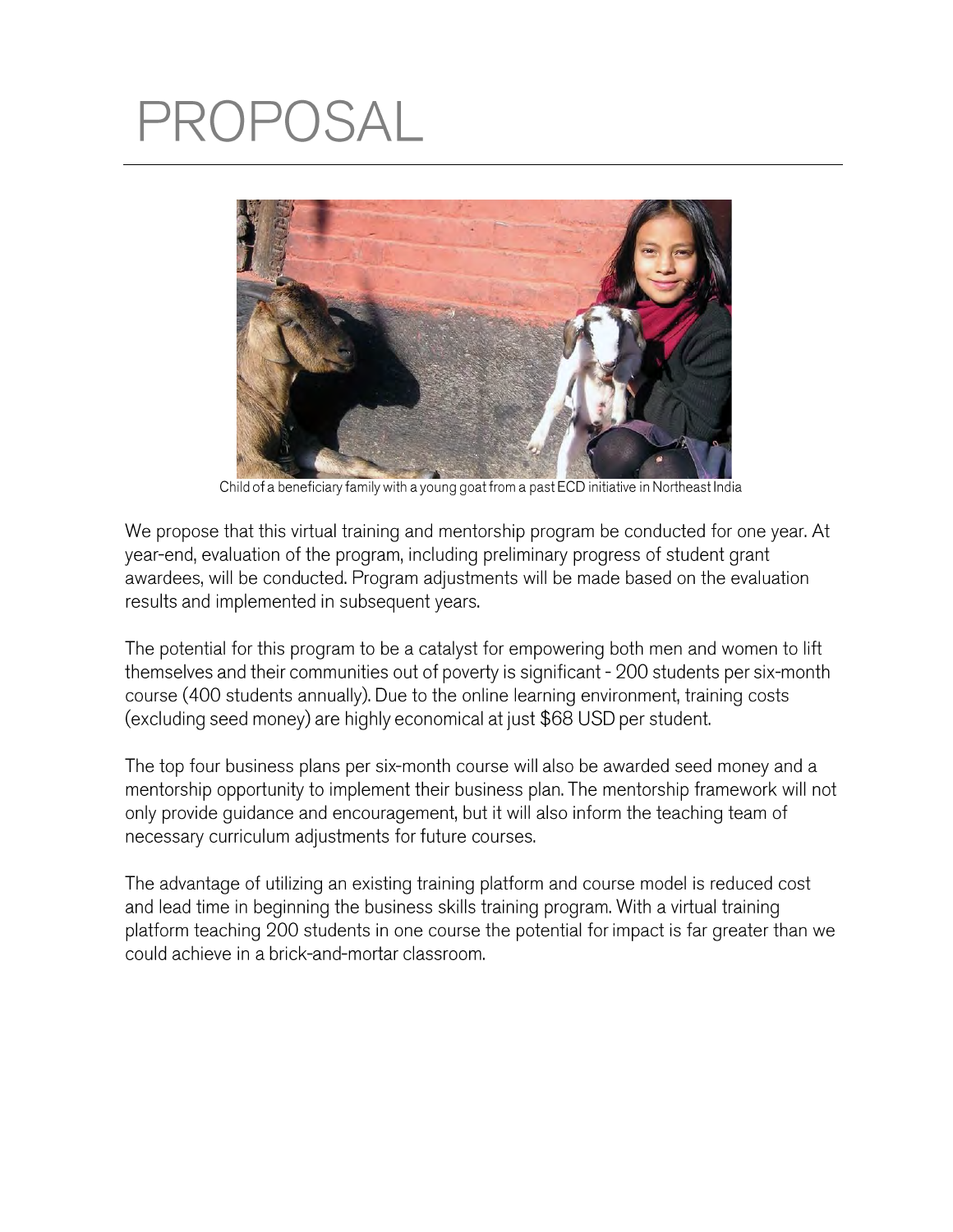| Program Coordinator honorarium                                     | \$10,000                 |
|--------------------------------------------------------------------|--------------------------|
| Teacher honorariums &                                              | \$10,000                 |
| Administrative expenses                                            | \$14,200                 |
| Seed award money (20 \$5K awards)                                  | \$100,000                |
| SUBTOTAL:                                                          | \$134,200                |
| Funding from India conventions:<br>Funding raised to date 3/4/2022 | (\$40,000)<br>(\$78,000) |
|                                                                    | \$16,200                 |

If you have any questions, or would like assistance to complete your gift, please contact Mission Advancement 610-768-2311

The Tax ID number for International Ministries is 13-5563392

INTERNATIONAL MINISTRIES is a designated 501c(3) organization, also known as the American Baptist Foreign Mission Society. We pursue faithful stewardship and financial accountability with the gifts entrusted to IM.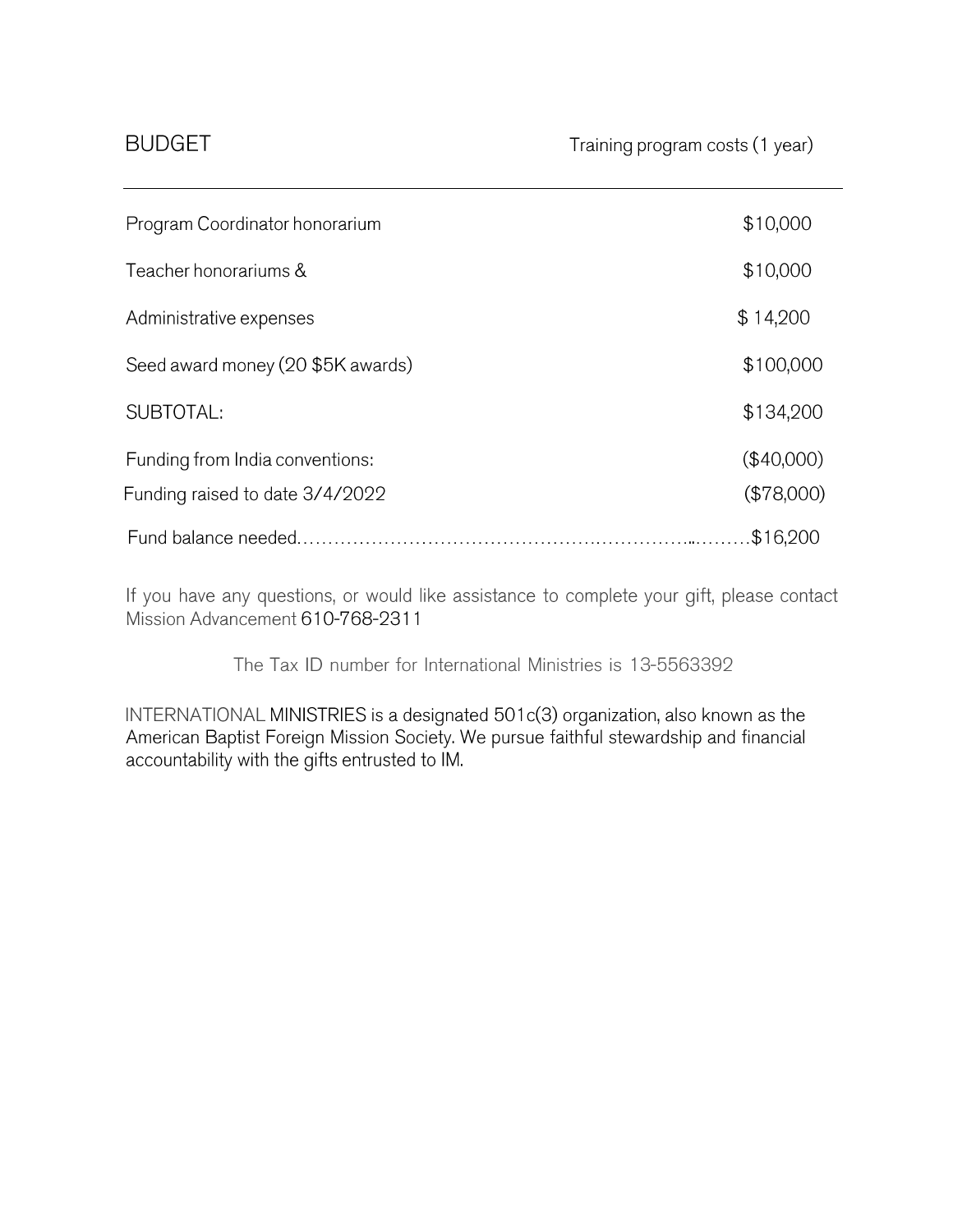

INTERNATIONAL MINISTRIES is a global mission movement. With our partners and global servants, we respond to God's call as Jesus taught us and as the Holy Spirit leads us to serve with our partners in over 70 countries. By engaging cross-culturally, we focus on discipleship and education, work for peace and justice, advocate for those caught in human trafficking and global slavery, nurture economic and community development and offer opportunities for others to participate in our work.

Global servants sustain and fuel our mission movement. They are answering the call, deciphering global needs and helping to bring about change through their sacrificial and transformative ministries. They have answered God's unique call on their lives to grow and steward our mission.

We have been responding for centuries. International Ministries is the oldest Baptist international mission agency in North America. Founded in 1814, International Ministries remains connected to its rich heritage while pursuing creative exploration and inventiveness in ministry.